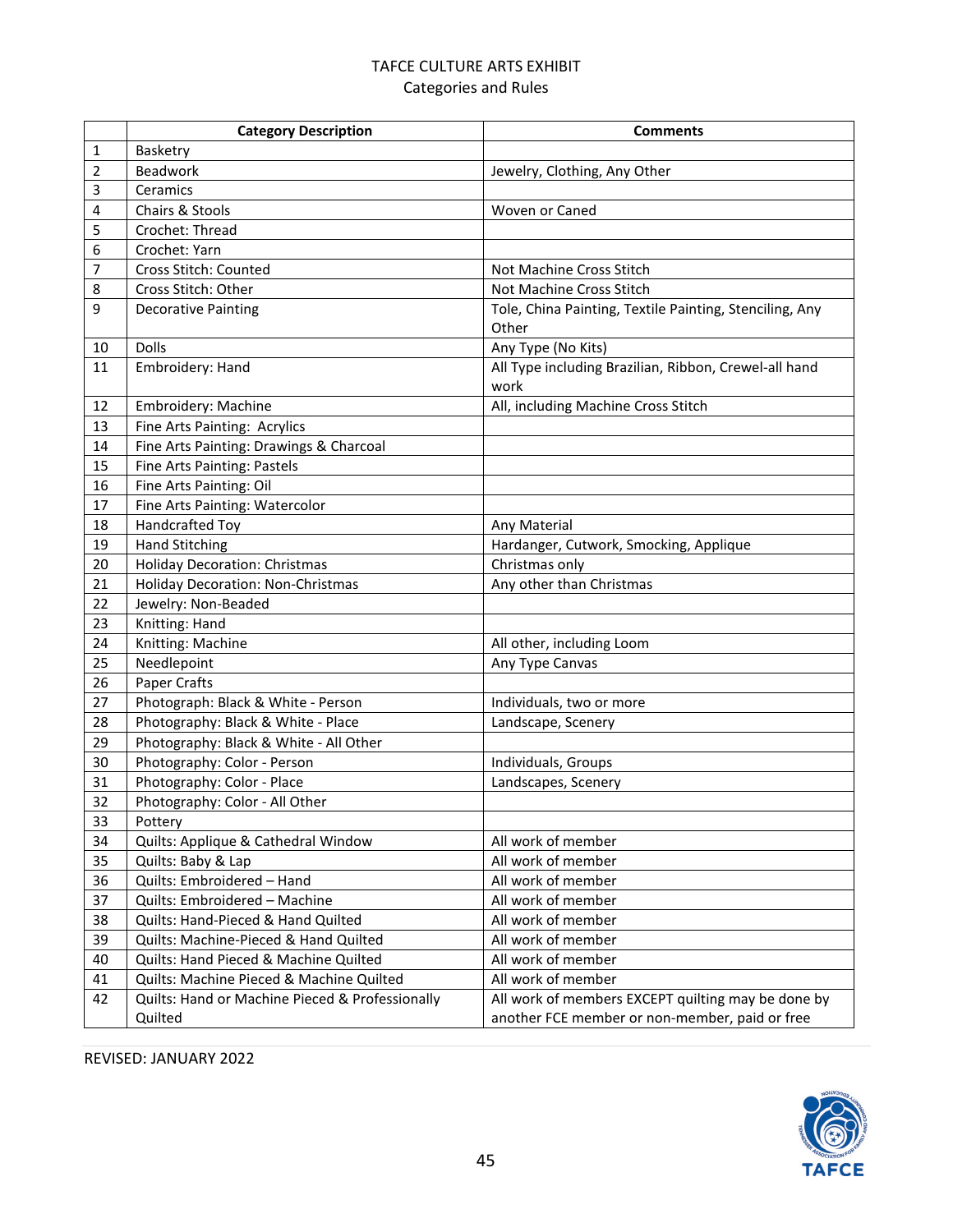### TAFCE CULTURE ARTS EXHIBIT Categories and Rules

| 43 | Quilt: Pillow                         | All work of member                                       |
|----|---------------------------------------|----------------------------------------------------------|
| 44 | Quilt: Wall Hanging                   | All work of member                                       |
| 45 | Quilt: Other                          | All work of member: includes clothing, pot holders,      |
|    |                                       | place mats, and rag-time quilts                          |
| 46 | Repurposing                           | Recycling material to create something new               |
| 47 | <b>Rug Making</b>                     | Any Type                                                 |
| 48 | Sculpture                             | Any Medium                                               |
| 49 | <b>Stained Glass</b>                  |                                                          |
| 50 | Tatting                               |                                                          |
| 51 | Weaving: Hand                         |                                                          |
| 52 | Weaving: Loom                         |                                                          |
| 53 | Woodworking                           | All wood working                                         |
| 54 | (Robertson County ONLY): Scrapbooking | Winners of this category will not advance to the region. |

Effective: January 2022

1. All first and second place winners from each region may be exhibited. Two entries per category. No substitution.

2. An Individual may enter **only one item per category regardless of multiple club, county, or region membership.**

3. Articles must be entirely the work of the TAFCE member EXCEPT for Category #42.

4. The art or craft must have been completed during the past year (since last competition).

5. No doll kits or pre-printed ("cheater") quilts will be accepted.

6. All frameable items must be framed.

7. Each member is responsible for arranging transportation for exhibits to and from the County, Region, and State Conference sites.

8. Each member is responsible for providing their own materials required to exhibit articles at the County, Region and State

Conference sites. If items are best displayed hung, please provide a means of hanging. **Tape and nails cannot be used on walls.**

9. Entries will be exhibited by categories.

10. Once an item is entered in a specific category at the county level, **no one** is authorized to change the category number at Region or State Level.

11. The judges have the option of disqualifying any item that does not fit the category.

12. A "Viewer's Choice" award by popular vote will be presented.

13. A list of region winners must be sent to State Chair as soon as chosen. **You must use the Region Reporting Form found on**

#### **the TAFCE.org website. All information is required.**

14. The Tennessee Association for Family and Community Education (TAFCE), its officers or members, or the University of Tennessee Extension staff will not be responsible for any lost, misplaced or damaged items. We do not anticipate any misfortunes, but this disclaimer must be clearly understood by all exhibitors.

15. All exhibitors must be TAFCE members in good standing.

#### REVISED: JANUARY 2022